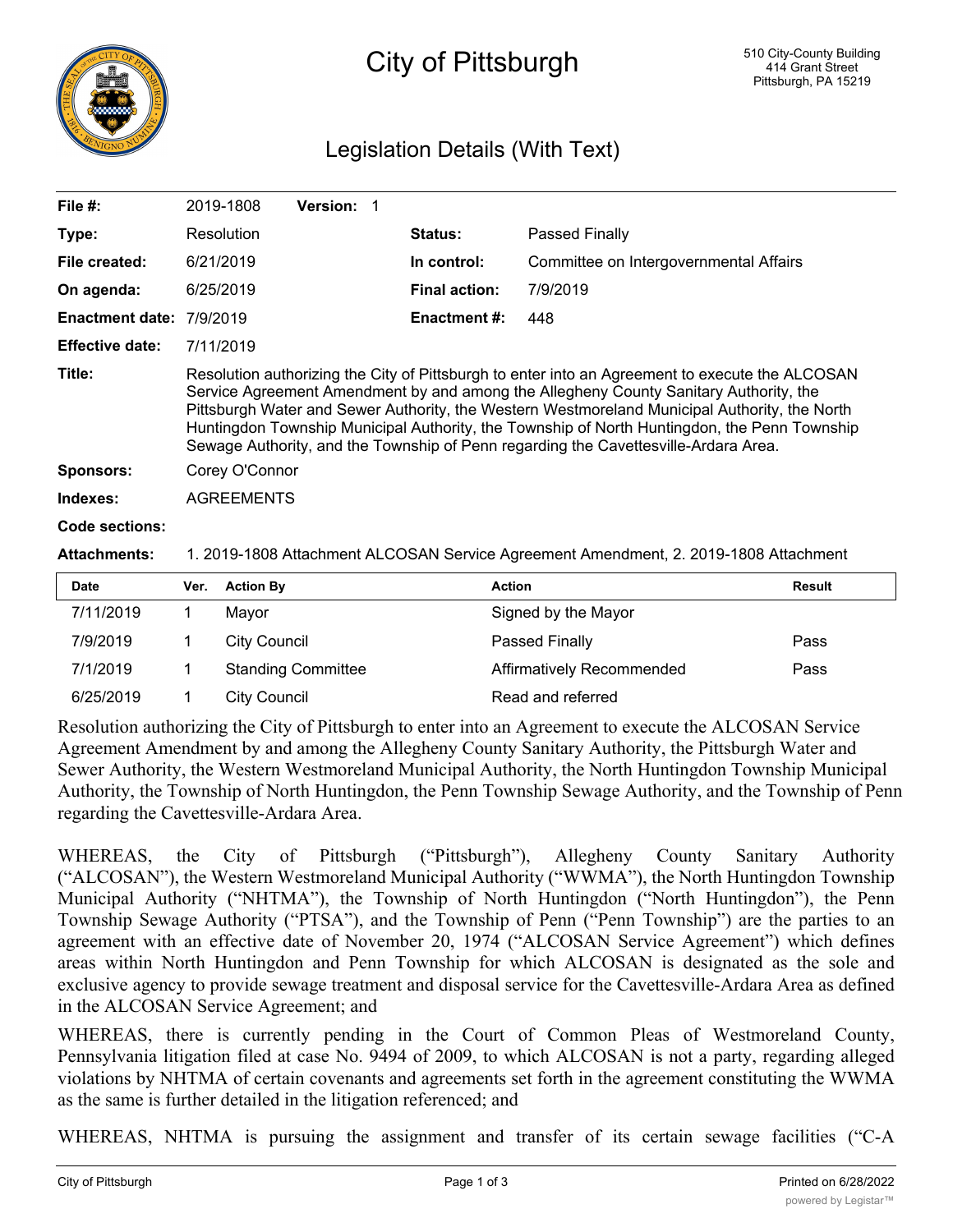Facilities") flowing in North Huntingdon Township as currently owned and operated by WWMA for the transportation and treatment of sewer flows with the same to be ultimately conveyed into the ALCOSAN system; and

WHEREAS, as part of the actions required to effectuate transfer and conveyance of the C-A Facilities from WWMA to NHTMA, the parties have agreed that: (1) the ALCOSAN Service Agreement be amended and supplemented to provide that WWMA be released from and no longer be a party to the ALCOSAN Service Agreement, (2) that the exhibit depicting the Cavettesville-Ardara Area be modified to reflect the current provision of sewer service between ALCOSAN and NHTMA, and (3) that NHTMA shall assume the responsibilities of WWMA under and pursuant to the ALCOSAN Service Agreement; and

WHEREAS, after extensive negotiations overseen by Judge Marsili between ALCOSAN, WWMA, NHTMA, North Huntingdon, PTSA, and Penn Township, an agreement has been developed relating to an amendment to the ALCOSAN Service Agreement and the modification of the exhibit depicting the Cavettesville-Ardara Area ("ALCOSAN Service Agreement Amendment"); and

WHEREAS, ALCOSAN has received confirmation from WWMA, NHTMA, North Huntingdon, PTSA, and Penn Township that their respective governing bodies have properly authorized the execution of the ALCOSAN Service Agreement Amendment, contingent upon the approval of all parties; and

WHEREAS, although not a party to the ALCOSAN Service Agreement, the Pittsburgh Water and Sewer Authority ("PWSA") is considered a party to the ALCOSAN Service Agreement and the ALCOSAN Service Agreement Amendment because of the Capital Lease Agreement between Pittsburgh and the PWSA; and

WHEREAS, following approval of this Resolution, PWSA will consider and vote on the ALCOSAN Service Agreement Amendment, and then the Pittsburgh will do the same; and

WHEREAS, due to the PWSA's status as a public utility and its oversight by the Pennsylvania Public Utility Commission ("PUC"), the ALCOSAN Service Agreement Amendment will not be effective until thirty (30) days after the PWSA has filed a fully executed copy thereof with the PUC or, if the PUC institutes an investigation, at such time as the PUC grants its approval; and

WHEREAS, the PWSA will file a copy of the fully executed ALCOSAN Service Agreement Amendment with the PUC within ten (10) days of its execution by all parties.

NOW, THEREFORE, the Board of Directors of ALCOSAN hereby resolves as follows, incorporating the above recitals by reference:

**Section 1**. The Executive Director is authorized and directed to finalize and then execute the ALCOSAN Service Agreement Amendment between and among ALCOSAN, Pittsburgh, PWSA, WWMA, NHTMA, North Huntingdon, PTSA, and Penn Township in the general form as attached hereto, made a part hereof by reference, and marked as **Exhibit "A"**. The ALCOSAN Service Agreement Amendment will not be effective until thirty (30) days after the PWSA has filed a fully executed copy thereof with the PUC or, if the PUC institutes an investigation, at such time as the PUC grants its approval.

**Section 2**. This Resolution shall take effect immediately.

**RESOLVED** and **ADOPTED** this 28th day of March, 2019, by the Board of Directors of the Allegheny